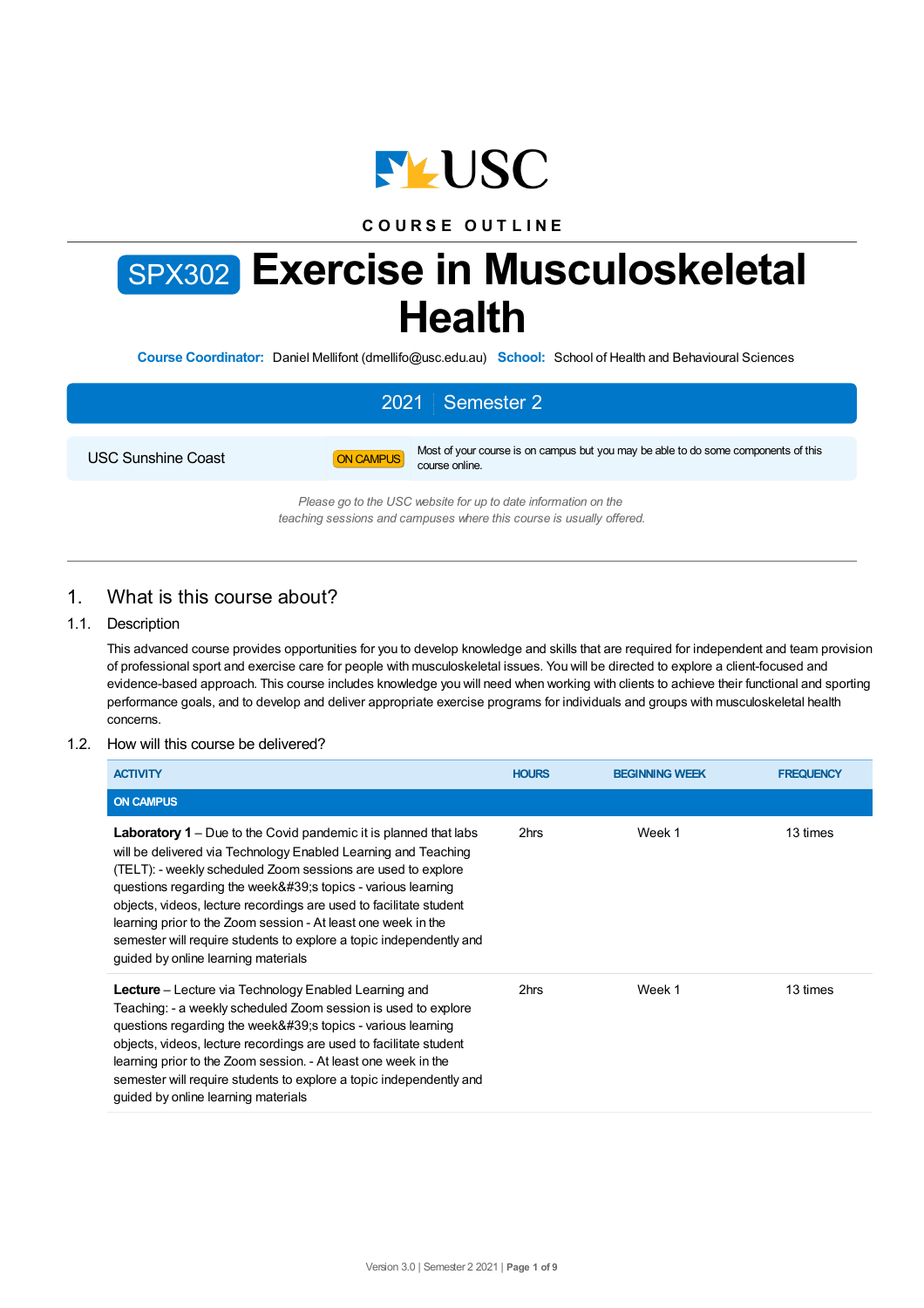#### 1.3. Course Topics

Introduction to clinical reasoning

Evidence based practice

Client focused care and professional issues

Biopsychosocial and pain considerations

Differences in tissue responses to injury, disuse and exercise

Issues across the lifespan Kinetic chain control debate and application

Musculoskeletal issues by region of the body

Exploring solutions for exercise adaptation for clients with specific musculoskeletal health concerns

In-depth team care of an individual with musculoskeletal health concerns

## 2. What level is this course?

#### 300 Level (Graduate)

Demonstrating coherence and breadth or depth of knowledge and skills. Independent application of knowledge and skills in unfamiliar contexts. Meeting professional requirements and AQF descriptors for the degree. May require pre-requisites where discipline specific introductory or developing knowledge or skills is necessary. Normally undertaken in the third or fourth full-time study year of an undergraduate program.

## 3. What is the unit value of this course?

12 units

## 4. How does this course contribute to my learning?

|              | <b>COURSE LEARNING OUTCOMES</b>                                                                                                                                         | <b>GRADUATE QUALITIES</b>                                                 |
|--------------|-------------------------------------------------------------------------------------------------------------------------------------------------------------------------|---------------------------------------------------------------------------|
|              | On successful completion of this course, you should be able to                                                                                                          | Completing these tasks<br>successfully will contribute to<br>you becoming |
|              | Demonstrate foundational professional knowledge of exercise theory, practices and principles in<br>the context of care of clients with musculoskeletal health concerns. | Knowledgeable                                                             |
| $\mathbf{2}$ | Demonstrate professional skills (e.g. code of conduct, written documentation, assessment and<br>intervention skills).                                                   | Engaged                                                                   |
| 3            | Competently apply research of musculoskeletal health and exercise evidence to individuals in your<br>care and in the design and delivery of tailored exercise programs. | Empowered                                                                 |

## 5. Am Ieligible to enrol in this course?

Refer to the USC [Glossary](https://www.usc.edu.au/about/policies-and-procedures/glossary-of-terms-for-policy-and-procedures) of terms for definitions of "pre-requisites, co-requisites and anti-requisites".

#### 5.1. Pre-requisites

SPX221 and (SPX201 or SPX202)

#### 5.2. Co-requisites

Not applicable

5.3. Anti-requisites

Not applicable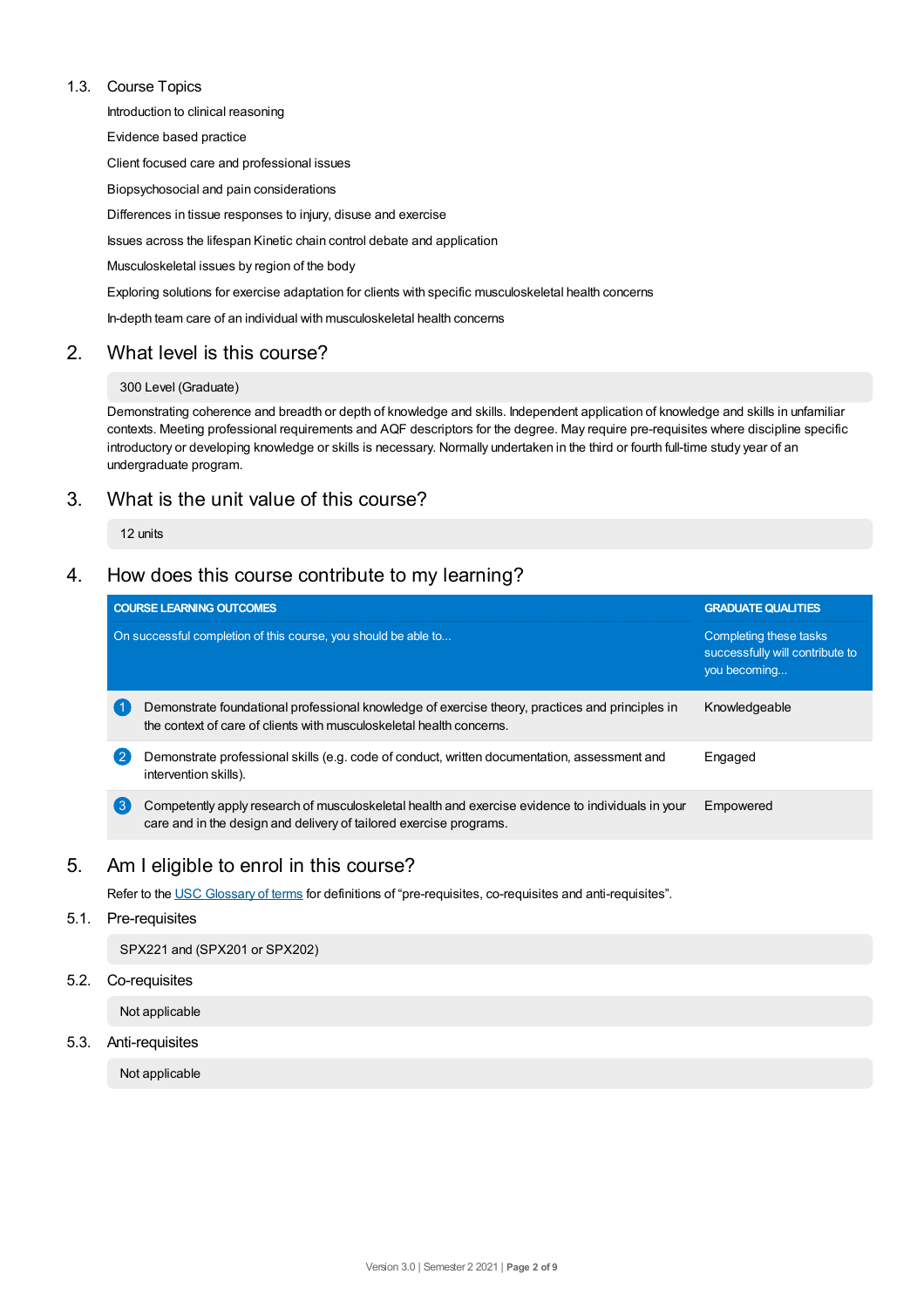#### 5.4. Specific assumed prior knowledge and skills (where applicable)

Resuscitation and first aid competencies Gross human anatomy and human physiology (incl. homeostasis and generic healing) The acute effects and management of musculoskeletal injury. The language of human movement and the roles of individual muscles in function. Common parameters for exercise prescription (e.g. acute training variables), types of fitness (e.g. strength, speed and stamina) and adaptations to load (e.g. specificity and progressive adaptations) Common musculoskeletal injuries and their basic initial assessment (e.g. systems approach, TOTAPS) The use of client assessment processes (i.e. client interview and goal setting), interview tools (e.g. ESSA pre exercise questionnaire), movement screening tools (e.g. SPX300 functional battery) and the precise assessment of movement parameters (e.g. range of motion measures, standardised measures of function and fitness)

## 6. How am Igoing to be assessed?

#### 6.1. Grading Scale

#### Limited Grading (PNP)

Pass (PU), Fail (UF). All assessment tasks are required to be passed for successful completion of the course.

#### 6.2. Details of early feedback on progress

Early feedback on progress is first offered via the regular quizzes, which commence with the Week 2 Quiz (Task 2a; due on the morning prior to the Week 2 lecture). The quizzes relate to "must know" professional knowledge and competencies and as such, all questions must be answered successfully. The difficulty of this challenge is offset by offering unlimited attempts prior to the due date. This provides students with the opportunity to demonstrate assumed prior knowledge, facilitates scaffolding of learning as part of growth across programs and sensitises students to important clinical questions that are explored at greater depth in classes.

#### 6.3. Assessment tasks

| <b>DELIVERY</b><br><b>MODE</b> | <b>TASK</b><br>NO. | <b>ASSESSMENT</b><br><b>PRODUCT</b>     | <b>INDIVIDUAL</b><br><b>OR GROUP</b> | <b>WHAT IS THE</b><br><b>DURATION /</b><br>LENGTH? | <b>WHEN SHOULD I SUBMIT?</b>                    | <b>WHERE SHOULD I</b><br><b>SUBMIT IT?</b> |
|--------------------------------|--------------------|-----------------------------------------|--------------------------------------|----------------------------------------------------|-------------------------------------------------|--------------------------------------------|
| All                            | 1                  | Code of Conduct                         | Individual                           | Continuous                                         | Throughout teaching period (refer to<br>Format) | <b>To Supervisor</b>                       |
| All                            | 2a                 | Quiz/zes                                | Individual                           | 1 hr per week                                      | Throughout teaching period (refer to<br>Format) | Online Test (Quiz)                         |
| All                            | 2 <sub>b</sub>     | Practical /<br>Laboratory Skills        | Individual                           | 1 hr per week                                      | Throughout teaching period (refer to<br>Format) | In Class                                   |
| All                            | 3a                 | Examination -<br>Centrally<br>Scheduled | Individual                           | 2hrs                                               | Exam Period                                     | Exam Venue                                 |
| All                            | 3 <sub>b</sub>     | Practical /<br>Laboratory Skills        | Individual                           | 1hr (incl.<br>reading)                             | Exam Period                                     | To be Negotiated                           |

#### **All - Assessment Task 1:** Code of Conduct

| <b>GOAL:</b>     |                                                                                                                                     | This task ensures that you demonstrate professional and ethical conduct required for ESSA (Exercise & Sport Science<br>Australia) and the University's policies covering student conduct. This is a continuous assessment as you are required to<br>demonstrate care, respect and professional behaviour across the entire suite of activities that you will be engaged in while<br>in the professional course of SPX302. |                                     |  |  |
|------------------|-------------------------------------------------------------------------------------------------------------------------------------|---------------------------------------------------------------------------------------------------------------------------------------------------------------------------------------------------------------------------------------------------------------------------------------------------------------------------------------------------------------------------------------------------------------------------|-------------------------------------|--|--|
| <b>PRODUCT:</b>  | Code of Conduct                                                                                                                     |                                                                                                                                                                                                                                                                                                                                                                                                                           |                                     |  |  |
| <b>FORMAT:</b>   | During your entire course experience, you are required to conduct yourself in a professional, respectful and appropriate<br>manner. |                                                                                                                                                                                                                                                                                                                                                                                                                           |                                     |  |  |
| <b>CRITERIA:</b> | No.                                                                                                                                 |                                                                                                                                                                                                                                                                                                                                                                                                                           | <b>Learning Outcome</b><br>assessed |  |  |
|                  |                                                                                                                                     | Behaviour that is in accordance with the ESSA's Code of Professional Conduct and<br><b>Ethical Practice</b>                                                                                                                                                                                                                                                                                                               | 023                                 |  |  |
|                  | 2                                                                                                                                   | Adherence to USC's Student Conduct - Governing Policy                                                                                                                                                                                                                                                                                                                                                                     |                                     |  |  |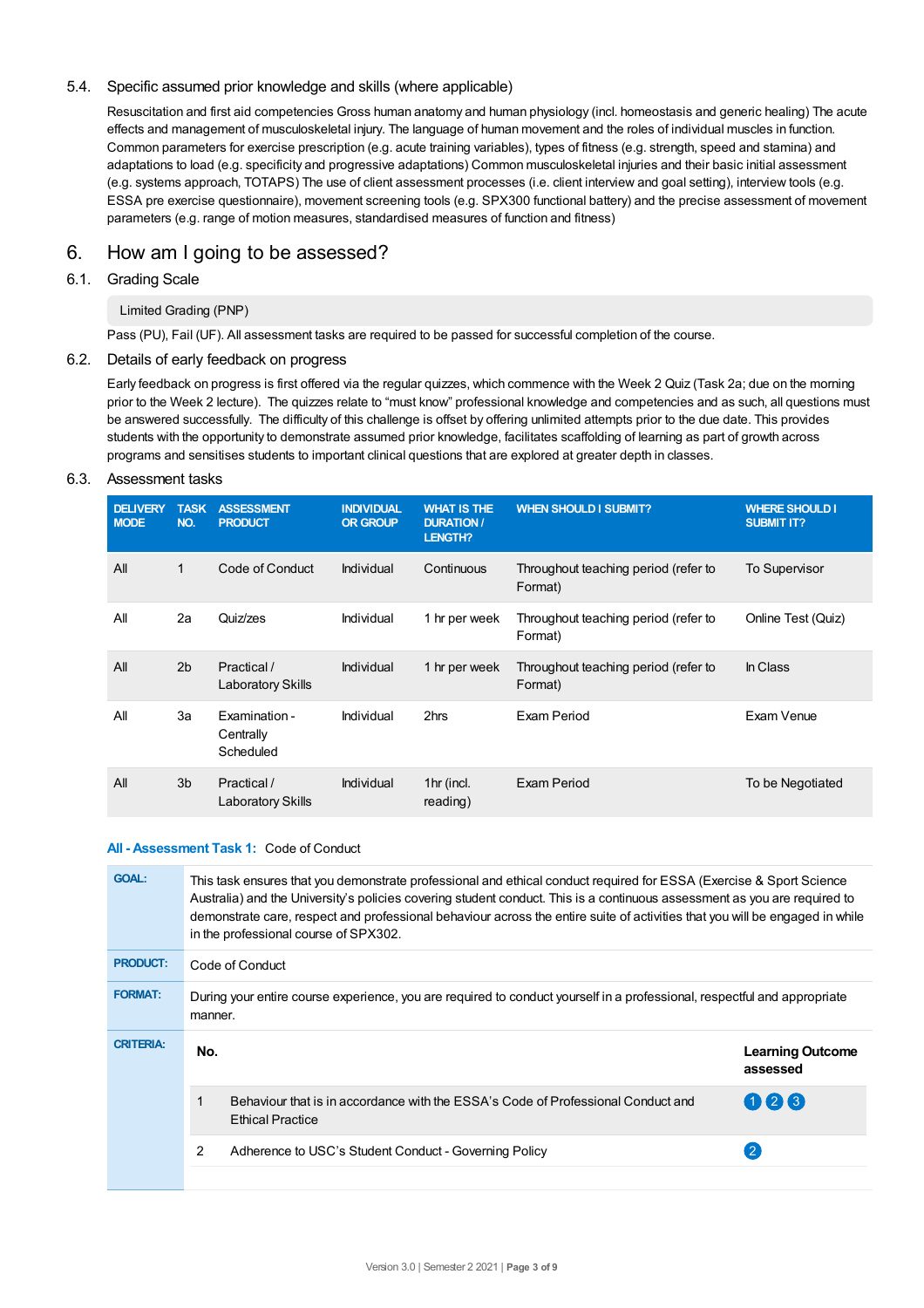## **All - Assessment Task 2a:** Foundation: Quizzes

| <b>GOAL:</b>     |                                                                                                                                                                                                                                                                                                                                                                                                                                                                                                                                                            | To facilitate your development of essential disciplinary knowledge and critical evaluation. You will be assessed on your<br>ability to answer questions that explore the consideration and critical evaluation of musculoskeletal health principles and<br>evidence. This will also provide you with important feedback to make early and more informed decisions about your<br>engagement in the course. Earlier quizzes tend to focus on applying essential pre-requisite and new learning experiences<br>in exercise for musculoskeletal health (e.g. principles of sports medicine and musculoskeletal health, professional<br>practice, applied anatomy, healing and evidence-based practice). Subsequent quizzes involve more challenging<br>questions which provide you with important feedback regarding your progress towards the skilled application of<br>knowledge in the field. |                                     |  |  |
|------------------|------------------------------------------------------------------------------------------------------------------------------------------------------------------------------------------------------------------------------------------------------------------------------------------------------------------------------------------------------------------------------------------------------------------------------------------------------------------------------------------------------------------------------------------------------------|----------------------------------------------------------------------------------------------------------------------------------------------------------------------------------------------------------------------------------------------------------------------------------------------------------------------------------------------------------------------------------------------------------------------------------------------------------------------------------------------------------------------------------------------------------------------------------------------------------------------------------------------------------------------------------------------------------------------------------------------------------------------------------------------------------------------------------------------------------------------------------------------|-------------------------------------|--|--|
| <b>PRODUCT:</b>  | Quiz/zes                                                                                                                                                                                                                                                                                                                                                                                                                                                                                                                                                   |                                                                                                                                                                                                                                                                                                                                                                                                                                                                                                                                                                                                                                                                                                                                                                                                                                                                                              |                                     |  |  |
| <b>FORMAT:</b>   | Individual online quizzes consisting of no more than 50 questions (often True/False, MCQ's, multiple answer and/or fill in<br>the blank) which relate to the coming and/or previous weeks' learning materials and experiences.<br>The quizzes are named by the week they are due. They will be available on Blackboard after the previous week's classes<br>and will fall due on the morning of the lecture (e.g. the Week 2 Quiz will be available from noon the day after the last lab in<br>Week 1 and is due at 8 am on the day of the Week 2 lecture) |                                                                                                                                                                                                                                                                                                                                                                                                                                                                                                                                                                                                                                                                                                                                                                                                                                                                                              |                                     |  |  |
|                  | NOTE-                                                                                                                                                                                                                                                                                                                                                                                                                                                                                                                                                      |                                                                                                                                                                                                                                                                                                                                                                                                                                                                                                                                                                                                                                                                                                                                                                                                                                                                                              |                                     |  |  |
|                  | Unlimited attempts are allowed prior to the quiz falling due<br>Each week at least one of your attempts must have ALL questions answered correctly to pass this task                                                                                                                                                                                                                                                                                                                                                                                       |                                                                                                                                                                                                                                                                                                                                                                                                                                                                                                                                                                                                                                                                                                                                                                                                                                                                                              |                                     |  |  |
|                  | Applications for assessment extension (AAE) must be based on valid grounds and must be submitted prior to the due<br>date (as per the Application for Assessment Extension (AAE) procedures of the School of Health and Sport Sciences,<br>FoSHEE, USC).                                                                                                                                                                                                                                                                                                   |                                                                                                                                                                                                                                                                                                                                                                                                                                                                                                                                                                                                                                                                                                                                                                                                                                                                                              |                                     |  |  |
|                  | You are encouraged in the strongest possible terms to complete the quiz while logged into a USC computer to avoid<br>connectivity and compatibility issues (as regularly occurs with unstable personal or off campus Blackboard access).                                                                                                                                                                                                                                                                                                                   |                                                                                                                                                                                                                                                                                                                                                                                                                                                                                                                                                                                                                                                                                                                                                                                                                                                                                              |                                     |  |  |
|                  | If you encounter an IT issue that prevents you from successfully completing the quiz before the due date, you must take a<br>screenshot, email USC's IT services and cc your course coordinator                                                                                                                                                                                                                                                                                                                                                            |                                                                                                                                                                                                                                                                                                                                                                                                                                                                                                                                                                                                                                                                                                                                                                                                                                                                                              |                                     |  |  |
| <b>CRITERIA:</b> | No.                                                                                                                                                                                                                                                                                                                                                                                                                                                                                                                                                        |                                                                                                                                                                                                                                                                                                                                                                                                                                                                                                                                                                                                                                                                                                                                                                                                                                                                                              | <b>Learning Outcome</b><br>assessed |  |  |
|                  | 1                                                                                                                                                                                                                                                                                                                                                                                                                                                                                                                                                          | You will be assessed on your ability to demonstrate knowledge and understanding of<br>musculoskeletal principles and evidence (incl. professional issues and the effects of<br>exercise, injury and disuse on exercise prescription, tissue responses/functions                                                                                                                                                                                                                                                                                                                                                                                                                                                                                                                                                                                                                              | 4                                   |  |  |
|                  | 2                                                                                                                                                                                                                                                                                                                                                                                                                                                                                                                                                          | Each week at least one of your attempts must have ALL questions answered correctly to<br>pass this task                                                                                                                                                                                                                                                                                                                                                                                                                                                                                                                                                                                                                                                                                                                                                                                      | 0                                   |  |  |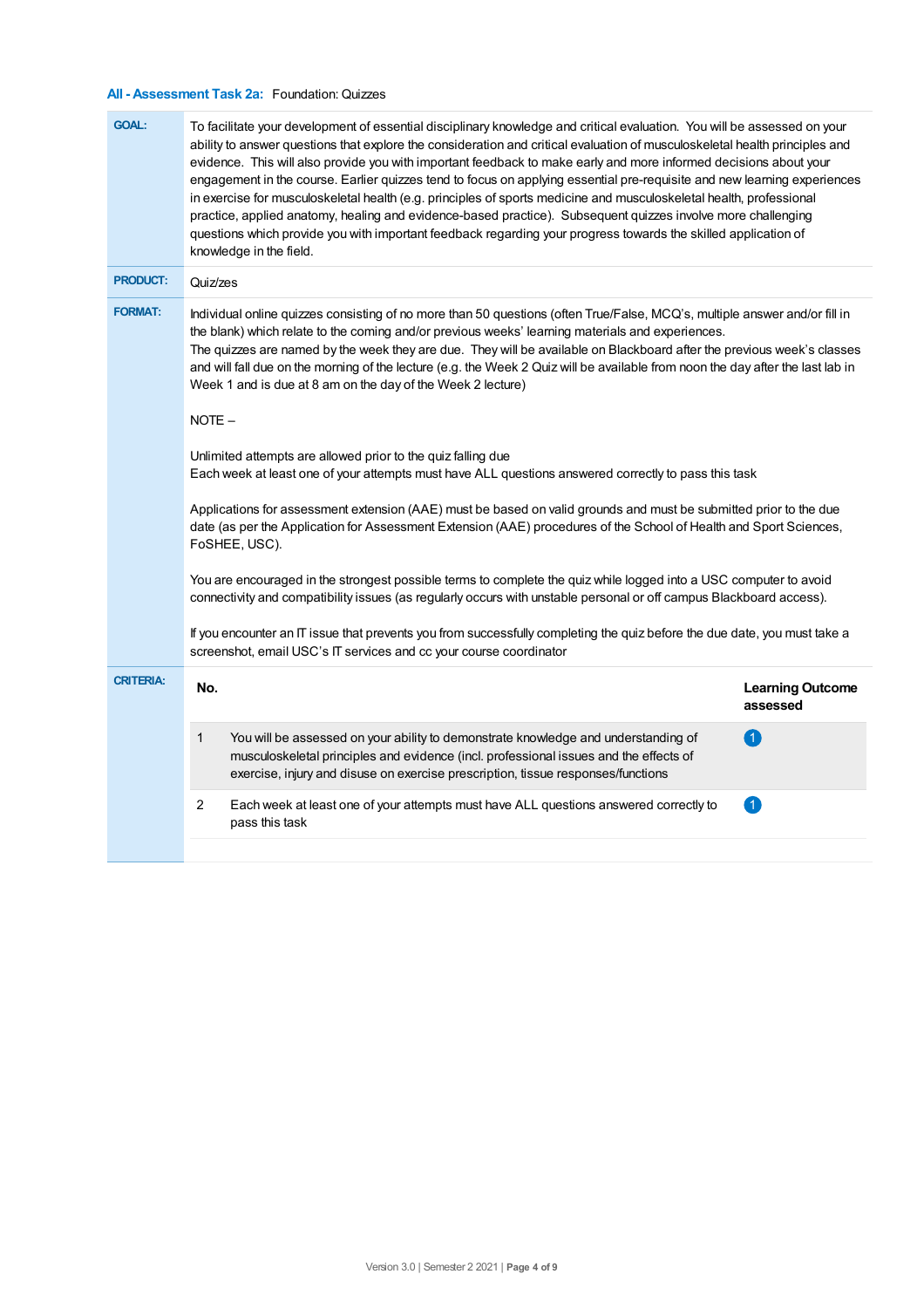### **All - Assessment Task 2b:** Foundation: Essential Skills

| <b>GOAL:</b>     | This is an essential component of your graduate professional package that you will develop and evidence in an e-portfolio.<br>It is necessary for you to complete all elements for accreditation and graduation. You will demonstrate your proficiency in<br>undertaking practical skills that have been identified as being essential and critical in the field.                                                                                                                                                                                                                                                                                                                                                                                                                                                                                                                                                                                                                                                                                                                                                                                                                                                                                                                                                                                                                                                                                                                                                                                                                                                                                                                                                                             |                                     |  |  |  |
|------------------|-----------------------------------------------------------------------------------------------------------------------------------------------------------------------------------------------------------------------------------------------------------------------------------------------------------------------------------------------------------------------------------------------------------------------------------------------------------------------------------------------------------------------------------------------------------------------------------------------------------------------------------------------------------------------------------------------------------------------------------------------------------------------------------------------------------------------------------------------------------------------------------------------------------------------------------------------------------------------------------------------------------------------------------------------------------------------------------------------------------------------------------------------------------------------------------------------------------------------------------------------------------------------------------------------------------------------------------------------------------------------------------------------------------------------------------------------------------------------------------------------------------------------------------------------------------------------------------------------------------------------------------------------------------------------------------------------------------------------------------------------|-------------------------------------|--|--|--|
| <b>PRODUCT:</b>  | Practical / Laboratory Skills                                                                                                                                                                                                                                                                                                                                                                                                                                                                                                                                                                                                                                                                                                                                                                                                                                                                                                                                                                                                                                                                                                                                                                                                                                                                                                                                                                                                                                                                                                                                                                                                                                                                                                                 |                                     |  |  |  |
| <b>FORMAT:</b>   | After related learning opportunities in exercise in musculoskeletal health you will be required to demonstrate essential<br>professional skills. These relate to different aspects of clinical practice. For example; record keeping, professional<br>communication, literature searching and evaluation for application in the care of a client/s, demonstration of specific safety<br>checks & instructions, assessment of a client, leading exercise with individuals and groups. Hence, the format will vary as<br>necessitated by the nature of the task (e.g. completion of a document for professional communication versus creating a<br>video vignette demonstrating safe and effective assessment and intervention skills). See Blackboard for further<br>information. Specific tasks will change between years in response to changes in the field, accreditation and program<br>design. The examples below are foreseen as most likely to occur each year:<br>Written communication skills will require production of a permanent document with client, author, time and date clearly<br>noted (e.g. image of hard copy or non-modifiable e-document).<br>For time critical practical skills or skills where industry demands safe and effective capacity without supervision or<br>feedback, you will be required to demonstrate these live in class with a colleague.<br>For other practical skills you will create a video vignette that demonstrates your competent practice.<br>Regardless of the format, a tutor will determine your competency, provide feedback as necessary and record your grade<br>for each task in Blackboard. Hence, Blackboard will provide the source of evidence for demonstration of the skills. |                                     |  |  |  |
|                  |                                                                                                                                                                                                                                                                                                                                                                                                                                                                                                                                                                                                                                                                                                                                                                                                                                                                                                                                                                                                                                                                                                                                                                                                                                                                                                                                                                                                                                                                                                                                                                                                                                                                                                                                               |                                     |  |  |  |
|                  |                                                                                                                                                                                                                                                                                                                                                                                                                                                                                                                                                                                                                                                                                                                                                                                                                                                                                                                                                                                                                                                                                                                                                                                                                                                                                                                                                                                                                                                                                                                                                                                                                                                                                                                                               |                                     |  |  |  |
|                  |                                                                                                                                                                                                                                                                                                                                                                                                                                                                                                                                                                                                                                                                                                                                                                                                                                                                                                                                                                                                                                                                                                                                                                                                                                                                                                                                                                                                                                                                                                                                                                                                                                                                                                                                               |                                     |  |  |  |
|                  |                                                                                                                                                                                                                                                                                                                                                                                                                                                                                                                                                                                                                                                                                                                                                                                                                                                                                                                                                                                                                                                                                                                                                                                                                                                                                                                                                                                                                                                                                                                                                                                                                                                                                                                                               |                                     |  |  |  |
|                  | For most essential skills you will need to work with others, both in and outside of class, to simulate occasions of care.<br>Hence, you must make reasonable efforts to take your turn to role play a client such that one of your peers can<br>demonstrate their competent execution of skills.                                                                                                                                                                                                                                                                                                                                                                                                                                                                                                                                                                                                                                                                                                                                                                                                                                                                                                                                                                                                                                                                                                                                                                                                                                                                                                                                                                                                                                              |                                     |  |  |  |
| <b>CRITERIA:</b> | No.                                                                                                                                                                                                                                                                                                                                                                                                                                                                                                                                                                                                                                                                                                                                                                                                                                                                                                                                                                                                                                                                                                                                                                                                                                                                                                                                                                                                                                                                                                                                                                                                                                                                                                                                           | <b>Learning Outcome</b><br>assessed |  |  |  |
|                  | 1<br>You will be required to demonstrate safe and effective practice:                                                                                                                                                                                                                                                                                                                                                                                                                                                                                                                                                                                                                                                                                                                                                                                                                                                                                                                                                                                                                                                                                                                                                                                                                                                                                                                                                                                                                                                                                                                                                                                                                                                                         | 00                                  |  |  |  |
|                  | 2<br>This includes performance and communicating your rationale (e.g. for assessment,<br>decision making and/or intervention).                                                                                                                                                                                                                                                                                                                                                                                                                                                                                                                                                                                                                                                                                                                                                                                                                                                                                                                                                                                                                                                                                                                                                                                                                                                                                                                                                                                                                                                                                                                                                                                                                | 12<br>3                             |  |  |  |
|                  | 3<br>[Note - In the context of competency based training and assessment of practical skills, if<br>you do not demonstrate competent practice on your first attempt you will be given the<br>opportunity to resubmit.]                                                                                                                                                                                                                                                                                                                                                                                                                                                                                                                                                                                                                                                                                                                                                                                                                                                                                                                                                                                                                                                                                                                                                                                                                                                                                                                                                                                                                                                                                                                         |                                     |  |  |  |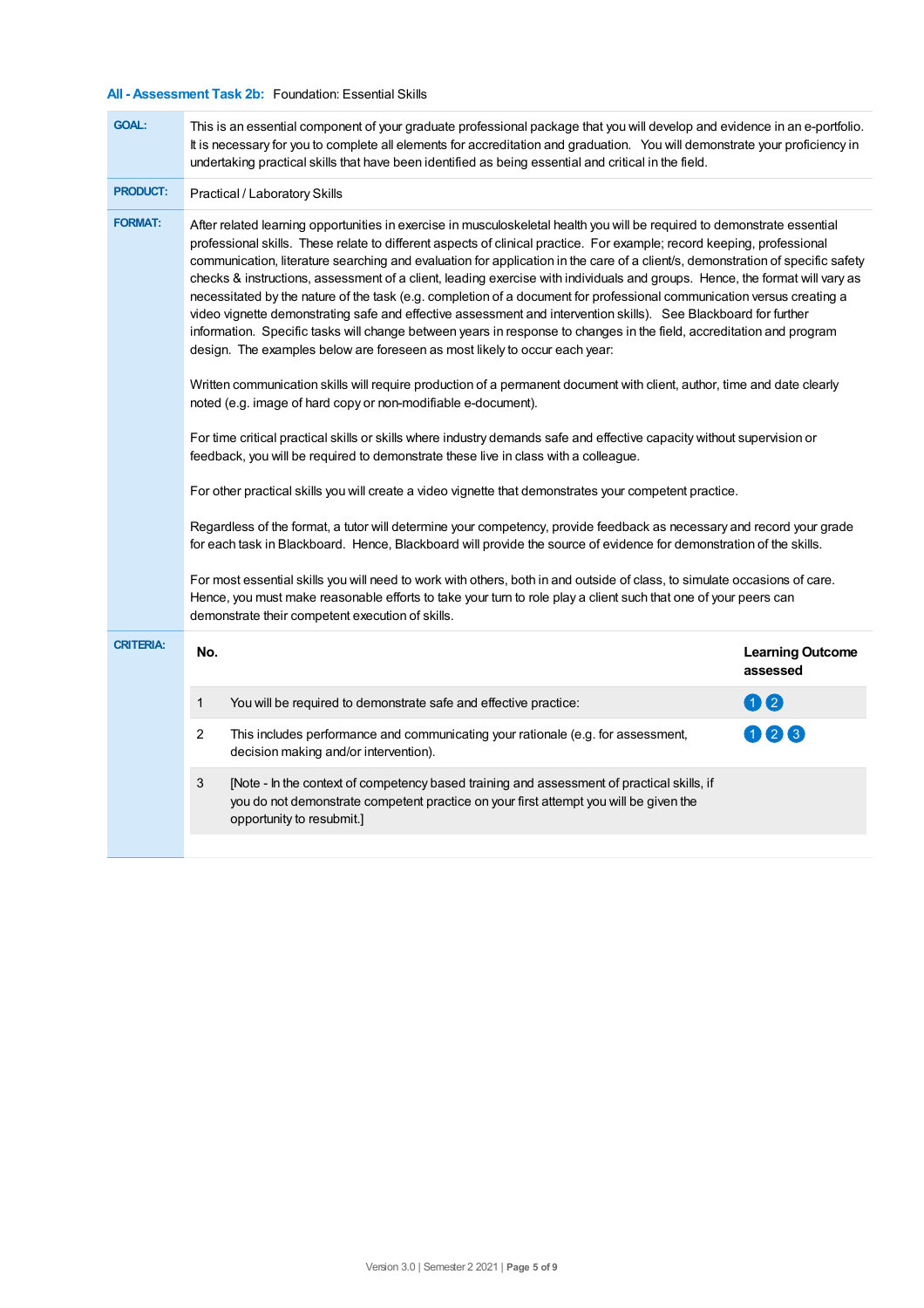## **All - Assessment Task 3a:** Professional Practice: Exam Final

| <b>GOAL:</b>     | To facilitate your development of understanding and analysis of musculoskeletal health knowledge and principles. This<br>includes the application of your learning to specific case scenarios. Hence, this task relates directly to professional<br>competencies.                                                                                                                       |                                     |  |  |  |  |
|------------------|-----------------------------------------------------------------------------------------------------------------------------------------------------------------------------------------------------------------------------------------------------------------------------------------------------------------------------------------------------------------------------------------|-------------------------------------|--|--|--|--|
| <b>PRODUCT:</b>  | <b>Examination - Centrally Scheduled</b>                                                                                                                                                                                                                                                                                                                                                |                                     |  |  |  |  |
| <b>FORMAT:</b>   | A two (2) hour exam consisting of multiple choice questions (MCQ's) and short answer questions that explore questions<br>from across the course.                                                                                                                                                                                                                                        |                                     |  |  |  |  |
|                  | Questions vary in complexity from questions requiring recall of musculoskeletal health knowledge and principles to their<br>application in challenging case scenarios.                                                                                                                                                                                                                  |                                     |  |  |  |  |
|                  | The areas explored across the exam include (but are not limited to):                                                                                                                                                                                                                                                                                                                    |                                     |  |  |  |  |
|                  | The principles of musculoskeletal health and rehabilitation strategies                                                                                                                                                                                                                                                                                                                  |                                     |  |  |  |  |
|                  | Importance of professional issues and clinical reasoning                                                                                                                                                                                                                                                                                                                                |                                     |  |  |  |  |
|                  | The effects of exercise, injury and disuse on exercise prescription, tissue responses and function                                                                                                                                                                                                                                                                                      |                                     |  |  |  |  |
|                  | Understanding of the differences in injury and healing processes with different tissues                                                                                                                                                                                                                                                                                                 |                                     |  |  |  |  |
|                  | Principles of safe and effective exercise prescription                                                                                                                                                                                                                                                                                                                                  |                                     |  |  |  |  |
|                  | Assessment of a client with an ongoing musculoskeletal issue (e.g. low back pain)                                                                                                                                                                                                                                                                                                       |                                     |  |  |  |  |
|                  | Knowledge and treatment of common musculoskeletal health issues                                                                                                                                                                                                                                                                                                                         |                                     |  |  |  |  |
|                  | Special considerations in athletes, clients and patients across the lifespan (including specific populations such as children,<br>older people, females and people with disabilities)                                                                                                                                                                                                   |                                     |  |  |  |  |
|                  | Providing example exercises for specific cases including detailed rationales and acute training variables                                                                                                                                                                                                                                                                               |                                     |  |  |  |  |
|                  | A formative take home theory exam will be provided to assist your growth in learning and preparation for this end of<br>semester exam. This written examination will be made available on Blackboard for you (midday on the day after the last<br>lab in Week 6) to take home, complete and bring to the Week 7 lecture where we explore both the exam questions and<br>your questions. |                                     |  |  |  |  |
| <b>CRITERIA:</b> | No.                                                                                                                                                                                                                                                                                                                                                                                     | <b>Learning Outcome</b><br>assessed |  |  |  |  |
|                  | 1<br>Questions will be framed to test your ability to describe, explain and apply the discipline<br>knowledge, principles and skills covered across the semester.                                                                                                                                                                                                                       | 00                                  |  |  |  |  |
|                  | 2<br>Most short answer questions require you to provide a clinical example to illustrate your<br>ability to apply your learning to the care of individuals or groups with musculoskeletal health<br>concerns and a variety of functional goals.                                                                                                                                         | 026                                 |  |  |  |  |
|                  | 3<br>MCQ's will be allocated one mark per question.<br>The marks for short answer questions vary and will be noted clearly on the exam paper.<br>Total marks must reach 50% (rounded) or greater to pass this task.                                                                                                                                                                     |                                     |  |  |  |  |
|                  |                                                                                                                                                                                                                                                                                                                                                                                         |                                     |  |  |  |  |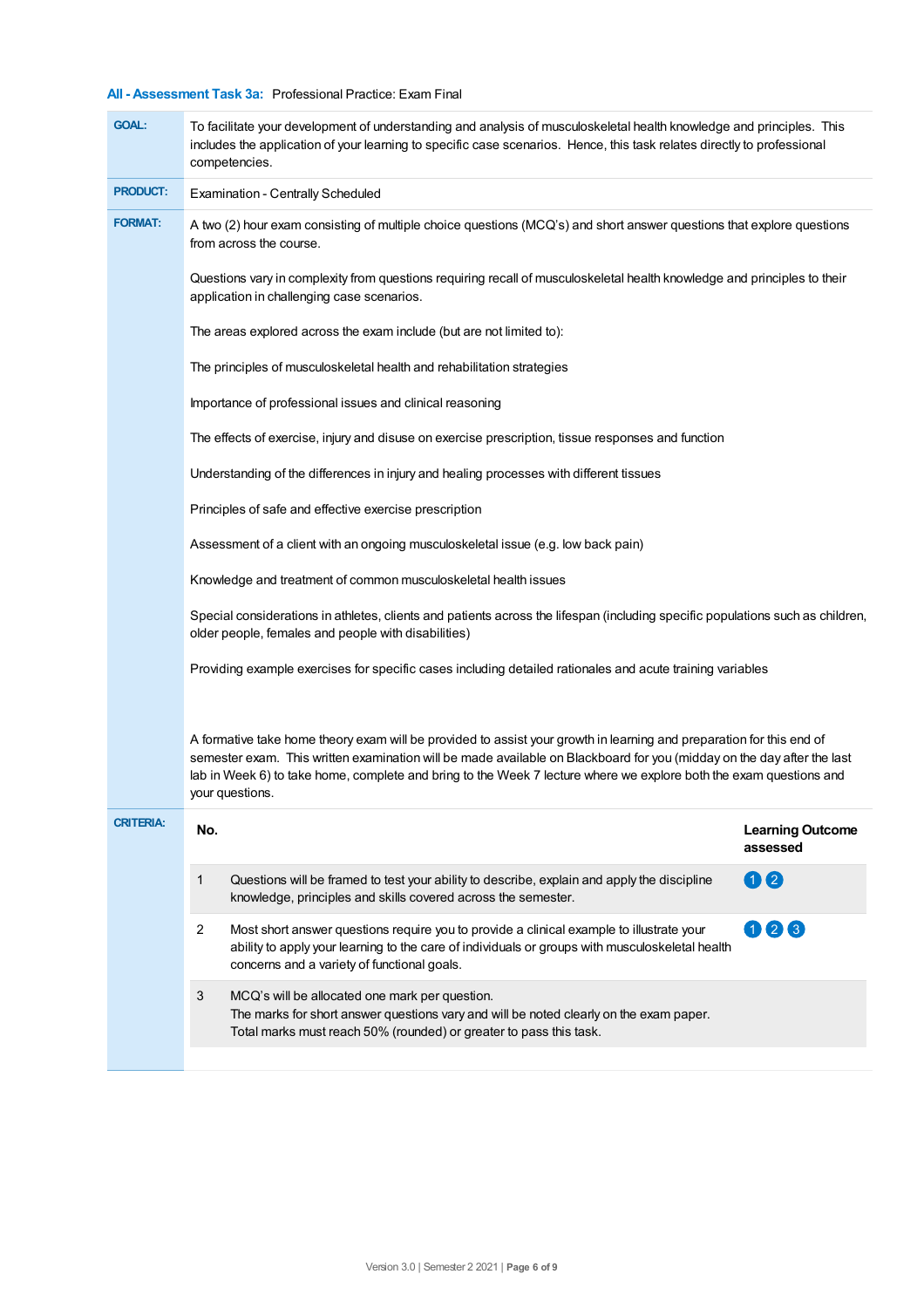#### **All - Assessment Task 3b:** Professional Practice: Practical Exam

| <b>GOAL:</b>     | In this practical evaluation you will explain and apply musculoskeletal theory and professional considerations in the design<br>and delivery of tailored exercise programs                                                                                                                                                                                                                                                                                                                                                                                               |                                     |  |  |  |  |
|------------------|--------------------------------------------------------------------------------------------------------------------------------------------------------------------------------------------------------------------------------------------------------------------------------------------------------------------------------------------------------------------------------------------------------------------------------------------------------------------------------------------------------------------------------------------------------------------------|-------------------------------------|--|--|--|--|
| <b>PRODUCT:</b>  | Practical / Laboratory Skills                                                                                                                                                                                                                                                                                                                                                                                                                                                                                                                                            |                                     |  |  |  |  |
| <b>FORMAT:</b>   | This will occur during the University's Central Examination Period, where you will act as a sports and exercise scientist in<br>providing care to an individual with musculoskeletal health concerns.                                                                                                                                                                                                                                                                                                                                                                    |                                     |  |  |  |  |
|                  | You will complete one (1) simulated scenario randomly selected, on the spot, from a pool of scenarios.                                                                                                                                                                                                                                                                                                                                                                                                                                                                   |                                     |  |  |  |  |
|                  | You will have sufficient reading time (~20 minutes TBC) to familiarise yourself with the (simulated) client's case details and<br>plan exercises and communication strategies before guiding your client through a short exercise session (~15 minutes<br>TBC).<br>The client will be role played by a fellow student (i.e. your prac partner) allocated to you no later than the end of week 13.<br>Of course, this means that you will also be required to act as a client for your prac partner's scenario as they take their turn<br>to complete the practical exam. |                                     |  |  |  |  |
|                  |                                                                                                                                                                                                                                                                                                                                                                                                                                                                                                                                                                          |                                     |  |  |  |  |
|                  | If physical contact with your peer is not allowed (e.g. Covid-19 distancing restrictions), students may be required to<br>complete the task via TELT (e.g. via Zoom to simulate a telehealth appointment or by submiting a video demonstrating<br>safe and effective care for their scenario). Further details will be provided in class and via Blackboard regarding how this<br>will happen in practice.                                                                                                                                                               |                                     |  |  |  |  |
| <b>CRITERIA:</b> | No.                                                                                                                                                                                                                                                                                                                                                                                                                                                                                                                                                                      | <b>Learning Outcome</b><br>assessed |  |  |  |  |
|                  | Respectful, ethical and professional conduct (e.g. establishing informed consent, providing<br>1<br>a psychologically safe environment for client care, respecting your client's beliefs and<br>wishes)                                                                                                                                                                                                                                                                                                                                                                  | 2                                   |  |  |  |  |
|                  | 2<br>Safe practice including identification and management of safety concerns                                                                                                                                                                                                                                                                                                                                                                                                                                                                                            | 006                                 |  |  |  |  |
|                  | 3<br>Ability to verbally communicate your understanding of musculoskeletal health theory and<br>clinical reasoning for interventions                                                                                                                                                                                                                                                                                                                                                                                                                                     | 000                                 |  |  |  |  |
|                  |                                                                                                                                                                                                                                                                                                                                                                                                                                                                                                                                                                          |                                     |  |  |  |  |
|                  | Demonstrated effectiveness of exercise for the (simulated) client<br>4                                                                                                                                                                                                                                                                                                                                                                                                                                                                                                   | 006                                 |  |  |  |  |
|                  | 5<br>Timeliness and optimisation of the productivity of the exercise session in the limited time<br>available                                                                                                                                                                                                                                                                                                                                                                                                                                                            | 2                                   |  |  |  |  |

## 7. Directed study hours

A 12-unit course will have total of 150 learning hours which will include directed study hours (including online if required), self-directed learning and completion of assessable tasks. Directed study hours may vary by location. Student workload is calculated at 12.5 learning hours per one unit.

## 8. What resources do I need to undertake this course?

Please note: Course information, including specific information of recommended readings, learning activities, resources, weekly readings, etc. are available on the course Blackboard site– Please log in as soon as possible.

#### 8.1. Prescribed text(s) or course reader

Please note that you need to have regular access to the resource(s) listed below. Resources may be required or recommended.

| <b>REQUIRED?</b> | <b>AUTHOR</b>                     | <b>YEAR</b> | <b>TITLE</b>                                                 | <b>PUBLISHER</b>                     |
|------------------|-----------------------------------|-------------|--------------------------------------------------------------|--------------------------------------|
| Reguired         | Brukner, P. [and eight<br>others] | 2017        | Clinical Sports Medicine                                     | McGraw Hill                          |
| Reguired         | Peter Brukner.Karim<br>Khan       | 2019        | CLINICAL SPORTS MEDICINE: THE MEDICINE OF<br><b>EXERCISE</b> | McGraw-Hill Education /<br>Australia |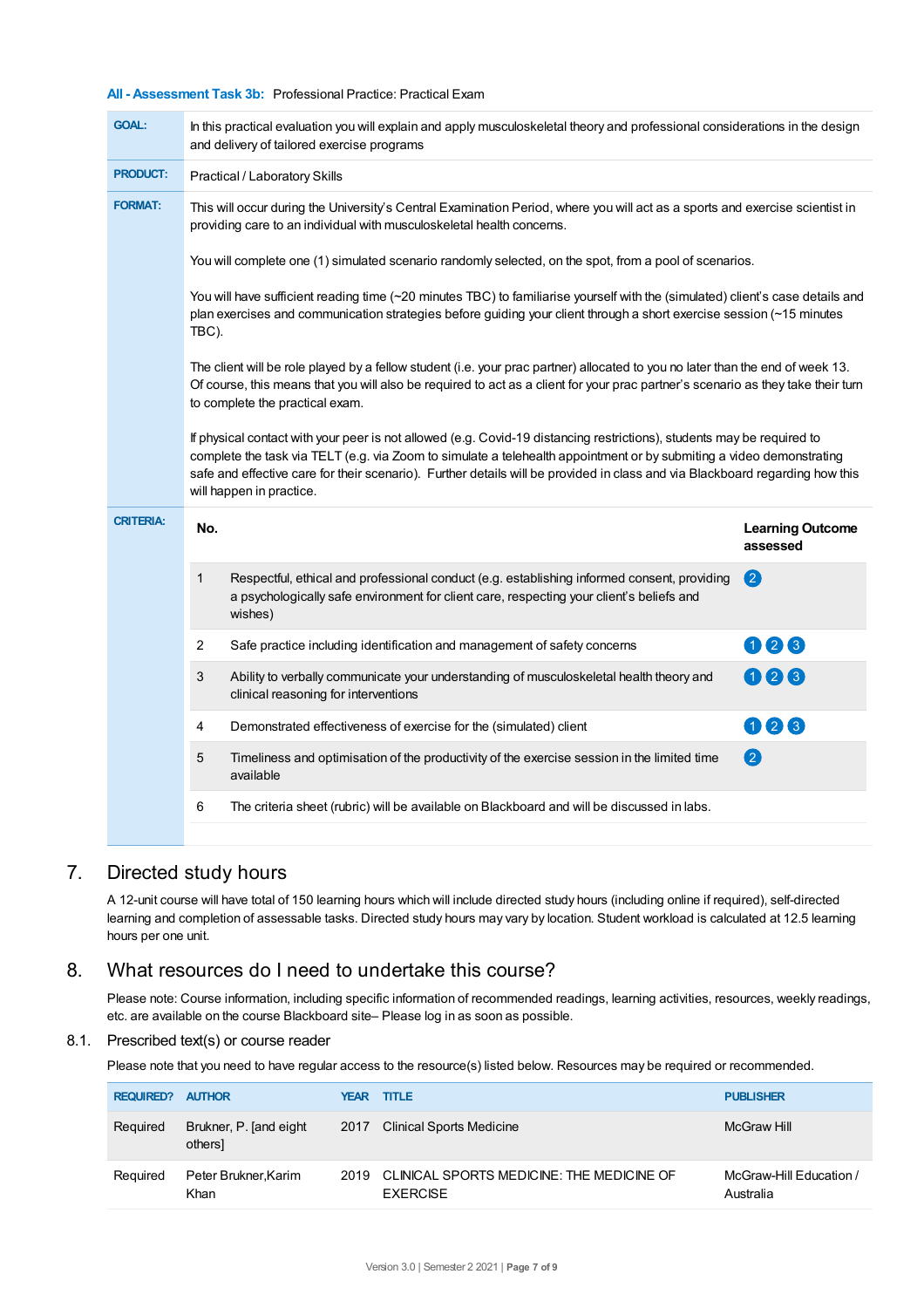#### 8.2. Specific requirements

#### Course Focus Requirements:

In this course students will be required to take part in practical sport and exercise science activities, which may include undertaking vigorous exercise, physical contact with other members of the class, require wearing specialist clothing, using sports equipment, partial disrobing, or connection to instruments for scientific measurement. This course has a particular focus on treating all individuals with respect. This is essential in clinical practice (incl. simulations) where there are well recognized risks of harm with disrespectful behavior and power imbalances in the client-professional relationship. Importantly, to ensure a safe environment for all, students may be directed to leave the class and/or course if they demonstrate disrespectful behavior.

#### Clothing Requirements:

You will need clothes suitable for clinical assessment and exercise for all classes. You should wear clothes that allow you to move whilst preserving your modesty (e.g. gym clothes or similar). In particular you should prepare by wearing clothing that allows, with your informed consent only, the clinician to observe the body region that is the focus of the week and the lower back whenever core control is relevant.

#### Course Specific Risks:

This course does include various activities with some risk (e.g. musculoskeletal injury with physical assessment and exercise interventions; side effects such as allergy and skin trauma with sports taping) but overall the risk is low or negligible given that the demands of the learning experiences are less than reasonably expected in general sport and activities of daily living, and because musculoskeletal health care (incl. risk reduction and clinical care) is the focus of this course.

#### Covid-19 Dependent Requirements:

Due to Covid-19, it is predicted that, laboratory classes for this course will be conducted via Technology Enabled Learning and Teaching (TELT).

#### Technology Requirements:

Access to a reliable computer (including video and audio options for Zoom) Reliable internet connectivity and sufficient bandwidth to enable active engagement in TELT classes (incl. the use of Zoom)

#### 9. How are risks managed in this course?

Health and safety risks for this course have been assessed as low. It is your responsibility to review course material, search online, discuss with lecturers and peers and understand the health and safety risks associated with your specific course of study and to familiarise yourself with the University's general health and safety principles by reviewing the online [induction](https://online.usc.edu.au/webapps/blackboard/content/listContentEditable.jsp?content_id=_632657_1&course_id=_14432_1) training for students, and following the instructions of the University staff.

## 10. What administrative information is relevant to this course?

#### 10.1. Assessment: Academic Integrity

Academic integrity is the ethical standard of university participation. It ensures that students graduate as a result of proving they are competent in their discipline. This is integral in maintaining the value of academic qualifications. Each industry has expectations and standards of the skills and knowledge within that discipline and these are reflected in assessment.

Academic integrity means that you do not engage in any activity that is considered to be academic fraud; including plagiarism, collusion or outsourcing any part of any assessment item to any other person. You are expected to be honest and ethical by completing all work yourself and indicating in your work which ideas and information were developed by you and which were taken from others. You cannot provide your assessment work to others.You are also expected to provide evidence of wide and critical reading, usually by using appropriate academic references.

In order to minimise incidents of academic fraud, this course may require that some of its assessment tasks, when submitted to Blackboard, are electronically checked through SafeAssign. This software allows for text comparisons to be made between your submitted assessment item and all other work that SafeAssign has access to.

#### 10.2. Assessment: Additional Requirements

Limited Graded Course:

This course will be graded as Pass in a Limited Grade Course (PU) or Fail in a Limited Grade Course (UF) as per clause 4.1.3 and 4.1.4 of the Grades and Grade Point Average (GPA) - Institutional Operating Policy of the USC.

In a course eligible to use Limited Grades, all assessment items in that course are marked on a Pass/Fail basis and all assessment tasks are required to be passed for a student to successfully complete the course. Supplementary assessment is not available in courses using Limited Grades.

#### 10.3. Assessment: Submission penalties

You must contact your Course Coordinator and provide the required documentation if you require an extension or alternate assessment.